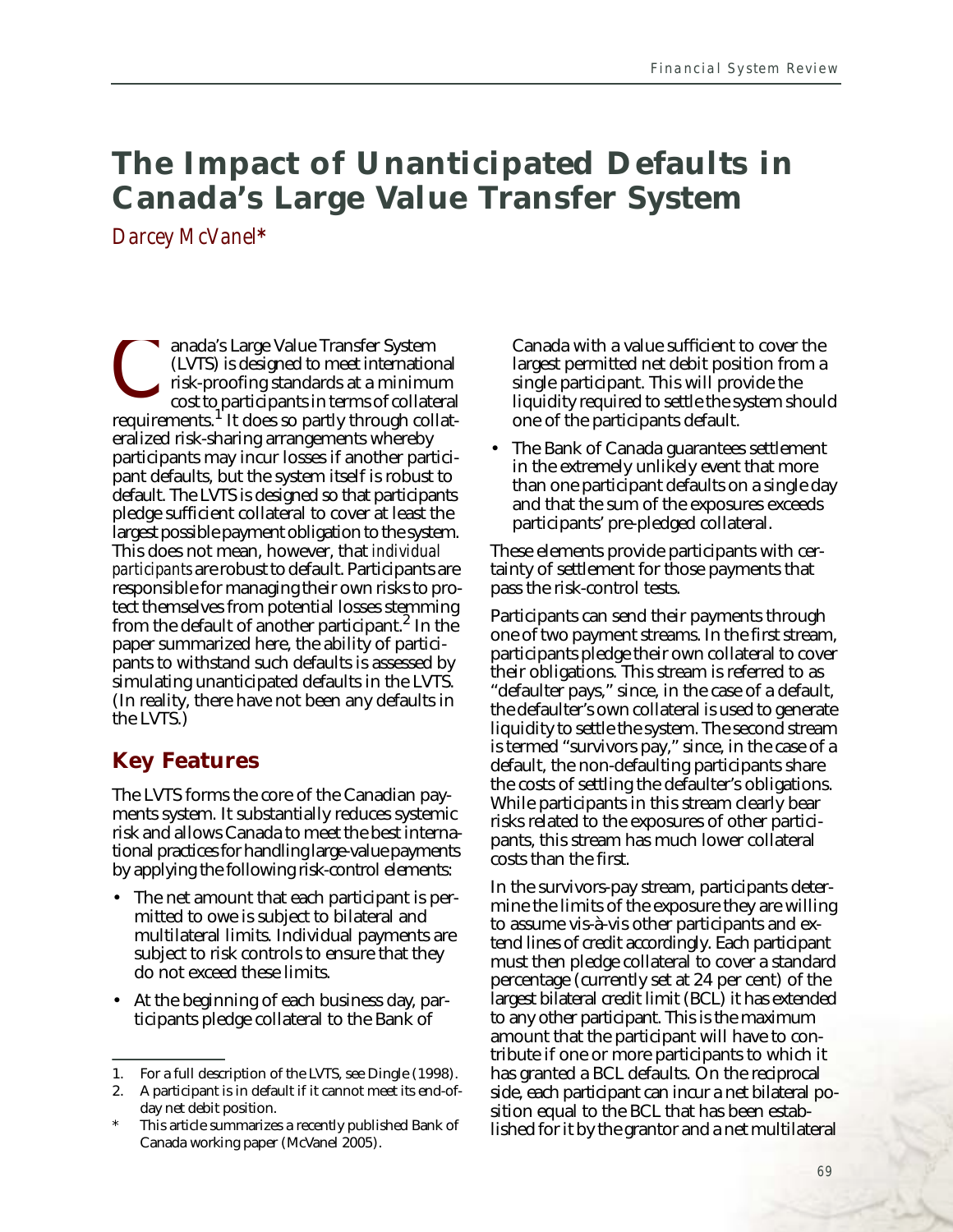position equal to a fixed percentage of the *sum* of the credit lines granted to it. (See Box 1 for an example. $)^3$ 

Participants who end the day with an overall net debit position must find either the funds or the collateral to settle their position; otherwise, the participant is in default.<sup>4</sup> Since participants in the survivors-pay stream can incur a net debit position that exceeds their collateral, default is possible in the LVTS.

If a participant defaults, its own collateral will first be used to absorb its losses. Other participants will then share in the remaining losses in proportion to the size of the BCLs they have granted to the defaulter. Participants have control over the size of the BCLs that they grant to the defaulter. They also have the incentive to set them small enough to be able, from a solvency perspective, to withstand the losses incurred in the event of another participant's default. In this study, maximum-impact defaults are generated based on actual LVTS data in order to test whether participants are indeed setting BCLs at a level sufficient to withstand their losses.

# **Methodology and Data**

The study period spans the 170 business days from 1 March to 29 October 2004. The average daily volume and value of payments over this period were 17,063 and \$130.2 billion, respectively. Data on participant transactions, collateral, and bilateral credit limits are used to determine participants' maximum positions, shortfalls, and loss allocations.<sup>5</sup> Participants' Tier 1 capital is used to determine whether they can withstand their losses.<sup>6</sup>

If a participant is closed by its regulator during the LVTS day, it will immediately become ineligible for further participation in the system. Our defaults are generated by assuming that each

- 4. Participants can use both the collateral supporting their defaulter-pays obligations, as well as their survivors-pay collateral.
- 5. We thank the Canadian Payments Association for providing these data.
- 6. Data for federally regulated financial institutions are obtained from the website of the Office of the Superintendent of Financial Institutions, and data for all others from the websites of the institutions themselves.

#### **Box 1**

### **Example of Credit Limits**

Participant *A* grants a *BCL* of 10 to participant *B* and one of 20 to participant *C*.

*A* must therefore pledge collateral of 0.24 (20).

*B* and *C* grant *BCL*s to *A* equivalent to the *BCL* granted to them by *A*.

*A* can incur a net debit position of:

- up to 10 with *B*
- up to 20 with *C*
- overall  $(B+C)$  up to 0.24  $(10+20) = 7$

(Note that, since there are 15 participants in the LVTS, the multilateral constraint is less restrictive than this example would suggest.)

<sup>3.</sup> For a more detailed discussion of credit limits in the LVTS, see McPhail and Senger (2002, 46).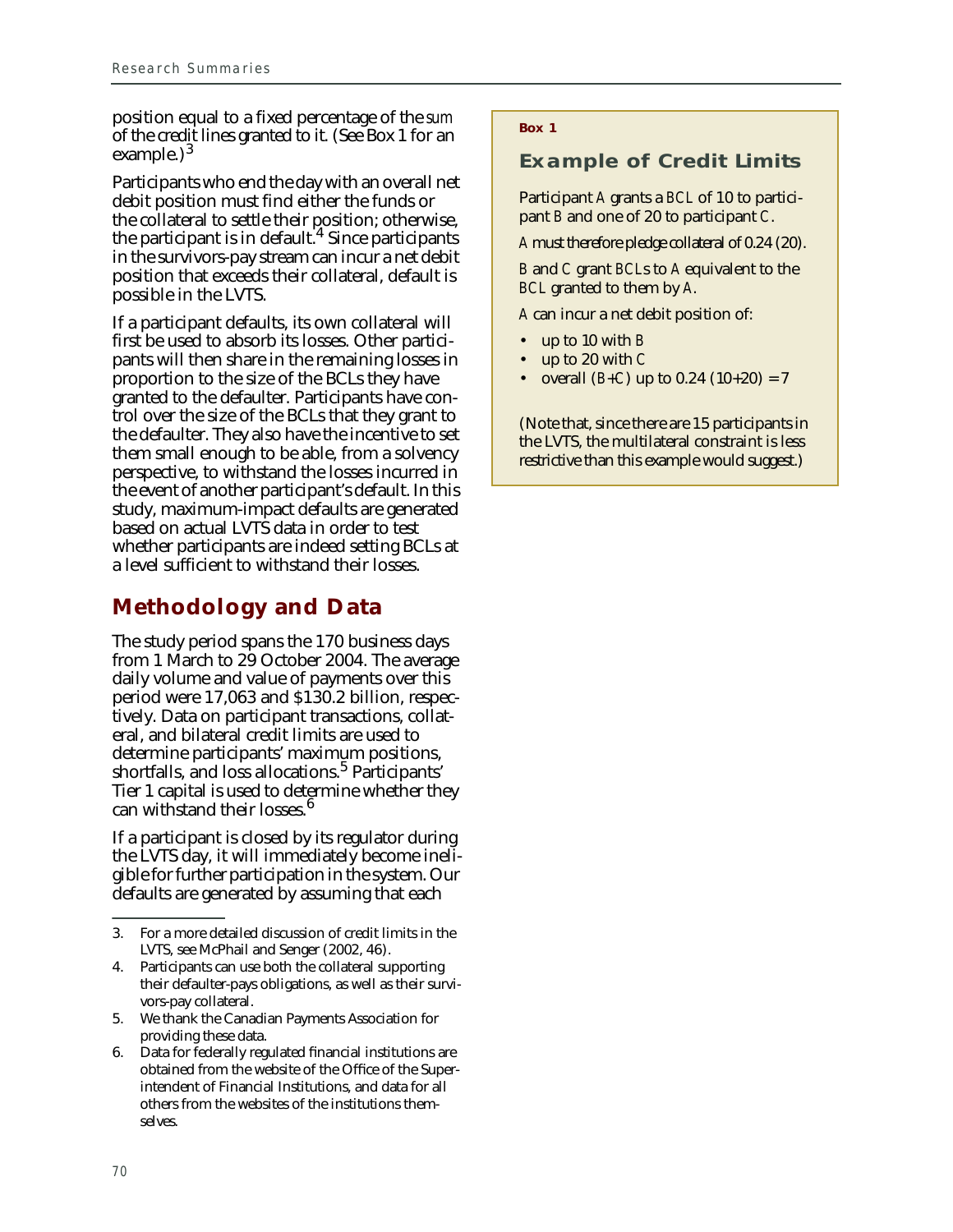

participant is closed by its regulator and is, therefore, ineligible to participate after the point when it reaches its maximum net debit position. Participants' maximum negative positions are found by simulating actual LVTS activity over our time period, using the Bank of Finland Payment and Settlement Simulator.<sup>7</sup> In each case, this position is compared with the participant's collateral to determine whether survivors would incur losses. Survivors' losses are then calculated according to LVTS Rules, with survivors sharing in the losses in proportion to the size of the bilateral credit limit that they granted to the defaulter.<sup>8</sup> Survivors' losses are compared with participants' Tier 1 capital holdings, and participants are deemed able to withstand their loss if their Tier 1 capital after the loss exceeds the level required by their regulator.

### **Results**

A participant is said to have incurred a shortfall in each case where it is closed with a net debit position that exceeds the value of its collateral. Shortfalls occur in almost half of all cases. The size of the average shortfall is relatively small, about 20 per cent of the maximum allowed (based on BCLs granted), and on each participant's worst day, shortfalls are, on average, about 80 per cent of the maximum possible.

Chart 1 illustrates the size distribution of survivors' loss allocations, which are generally very small. Large participants bear nominal losses that are approximately four times larger than those of small participants, implying that the largest losses are borne by those participants most able to bear them. Loss allocations as a proportion of Tier 1 capital are very small—just 0.35 per cent, on average. But small participants absorb the largest loss allocations as a proportion of Tier 1 capital, especially on the worst days, meaning that small participants take on relatively more risk. In the worst case, losses can be as high as one-third of capital. Even here, however, the participant's capital remains higher than that required by its supervisor. Therefore, even the most significant loss would not cause any participant to fail.

<sup>7.</sup> We thank the Bank of Finland for providing the Bank of Finland Payment and Settlement Simulator for our use.

<sup>8.</sup> See McVanel (2005) for the exact formula.